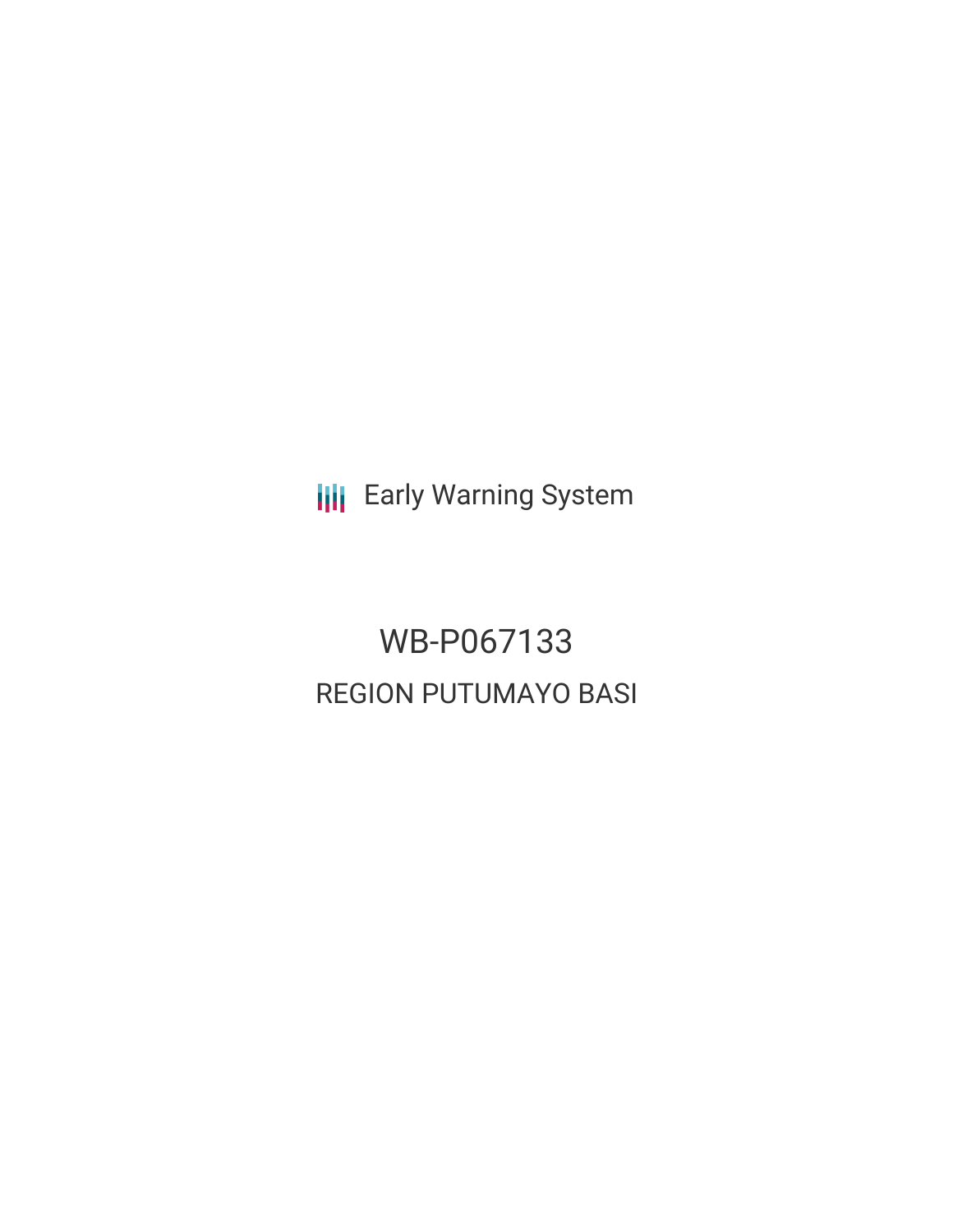

# **Quick Facts**

| <b>Countries</b>              | Colombia, Ecuador, Peru  |
|-------------------------------|--------------------------|
| <b>Financial Institutions</b> | World Bank (WB)          |
| <b>Status</b>                 | Proposed                 |
| <b>Bank Risk Rating</b>       |                          |
| <b>Borrower</b>               | Regional                 |
| <b>Sectors</b>                | Agriculture and Forestry |
| <b>Project Cost (USD)</b>     | $$1.00$ million          |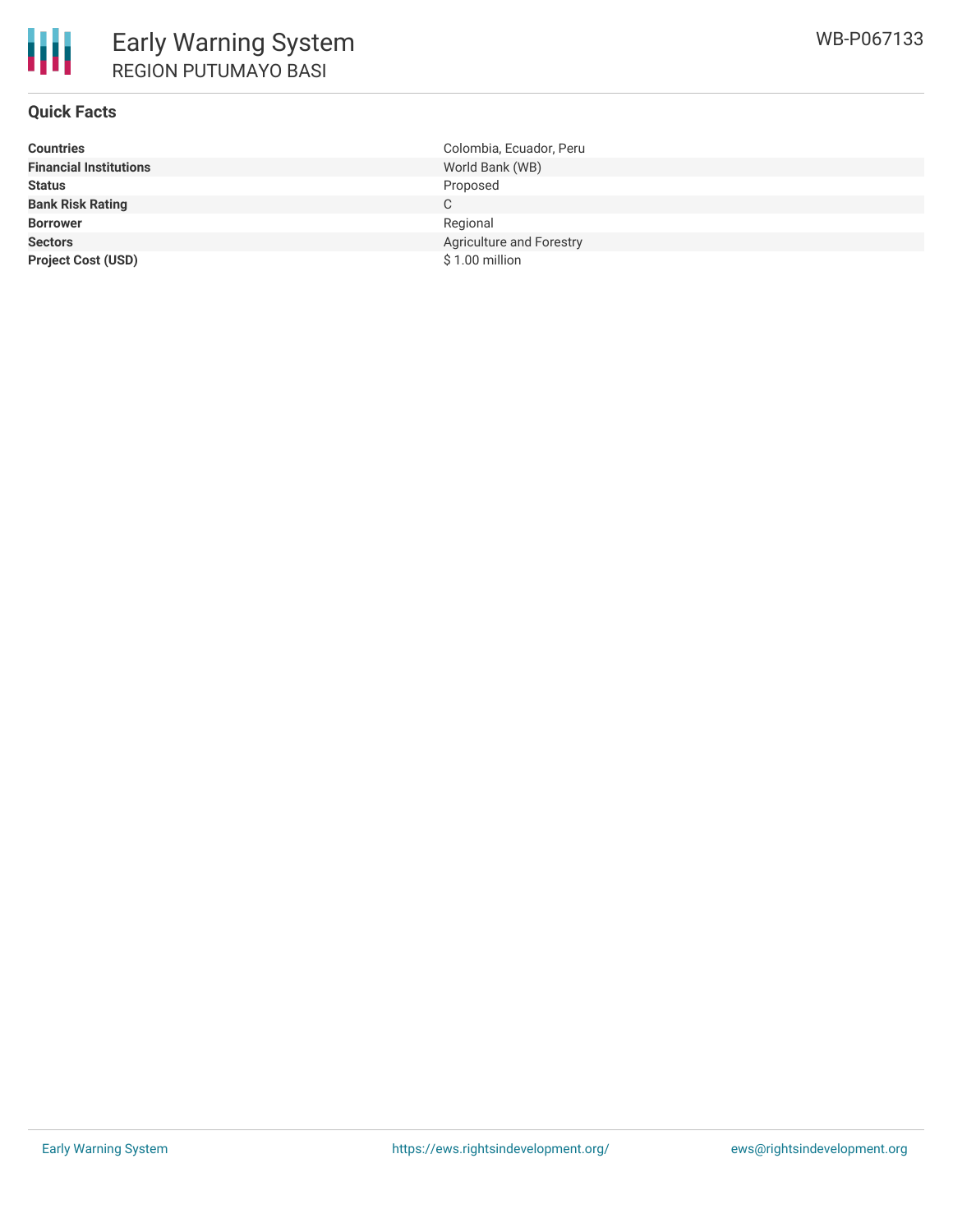

# **Project Description**

The project description was not available at the moment of the snapshot.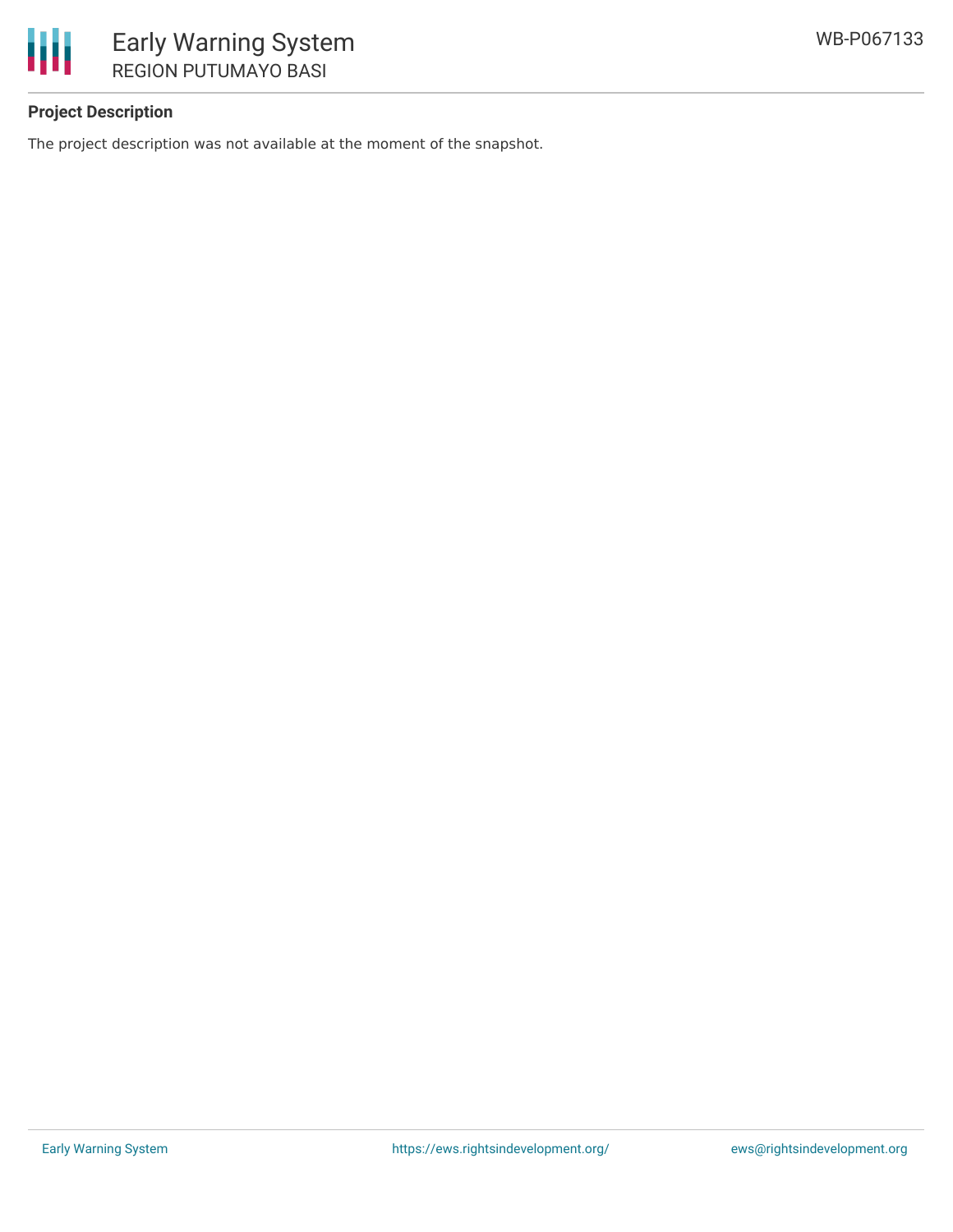

# **Investment Description**

World Bank (WB)

Neither the investment amount nor the investment type were available at the moment of the snapshot.